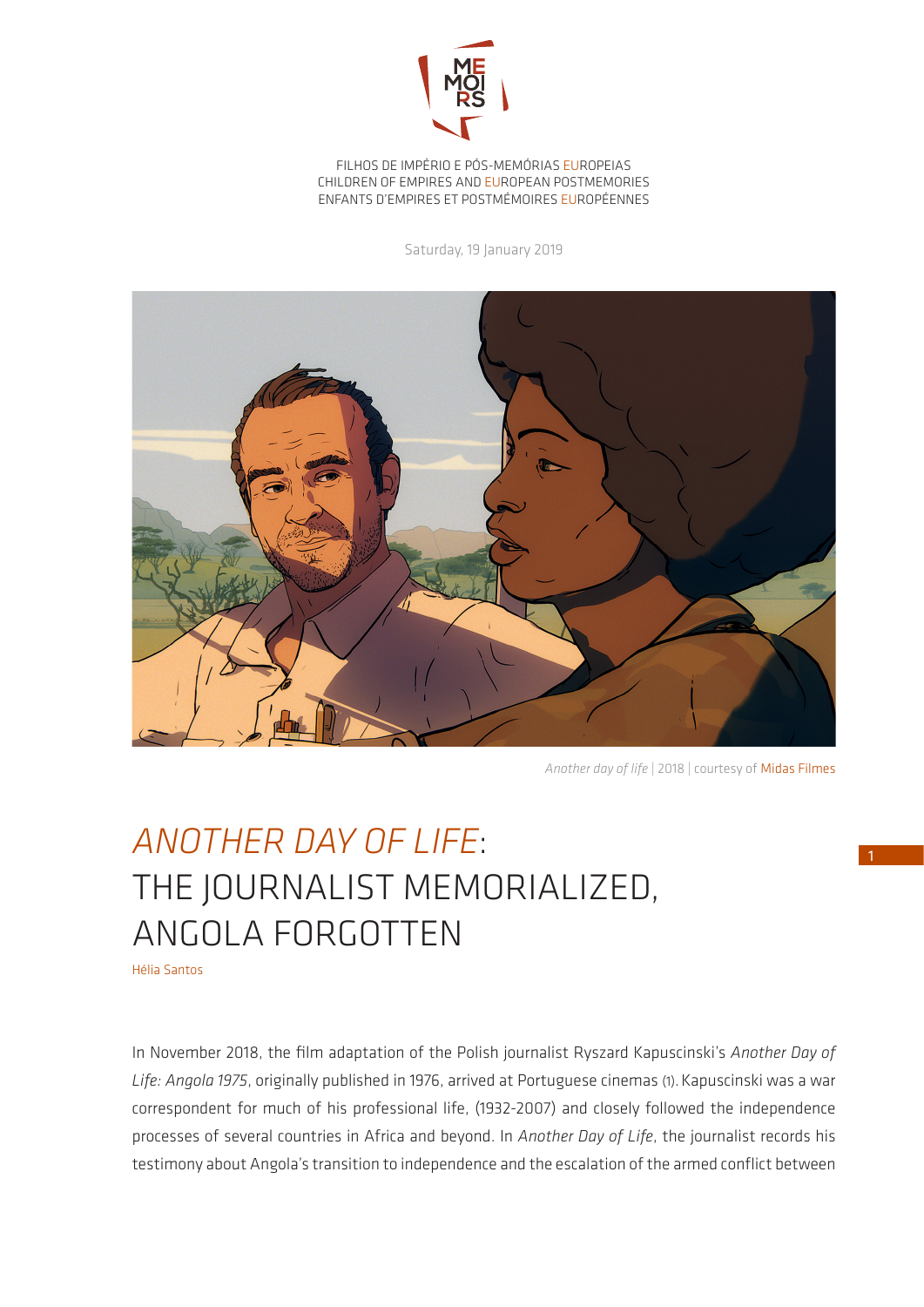

September and November 1975. Having observed the exodus of Portuguese military forces and settlers by the air bridge in Luanda, the journalist decides to go to the southern region of the country, from whence they have little news. During his trip, he notes how the Cold War is being played out in Angola: he witnesses South Africa's second incursion to the Namibian border and the arrival of the first contingent of the Cuban army in Luanda on 19 October 1975. His literary reportage of his Angolan experience has now been adapted for cinema by Spanish documentary maker Raúl de la Fuente (1974) and the Polish animator Damian Nenow (1983), in a transnational production from Spain, Poland, Belgium, Germany and Hungary.

The film innovatively blends two genres often thought of as opposites: documentary, which seeks to represent reality, and animation, that offers us fictional, alternative, and even surreal realities. This experimental attitude towards generic boundaries works well with Kapuscinski's journalistic style, which oscillates between reporting and fiction. *Another Day of Life* is unique in this sense. Maybe it's also good journalism. It is, without a doubt, great literature (2). The film's innovative hybridity necessarily shapes its visual (documentary and animation) language. The levity with which real facts and concrete people are treated becomes perplexing. They become diluted in a story of adventure, war, espionage and power struggle on a global scale. It seems it was these elements in the book that inspired the directors to make a film of it.

*Another Day of Life* focusses on the adventures of Ryszard Kapuscinski himself. Angola is a mere context. The journalist dominates the textual and visual narrative. The camera plays close attention to his face, portraying him as someone with strong emotions and great humanity. Like him, the other central figures in the story are also white. These range from informants in Luanda to Commander Farrusco, who joined the MPLA after finishing his commission in the Portuguese colonial army. Farrusco lead the resistance in the "last" MPLA strongholds in Pereira d'Eça in the south. The black public is only given serious attention in one scene, and even then is represented through colonial tropes portraying them as aliented from the political situation and the conflict. They are preoccupied with daily life in the *musseques*, where music, alcohol and parties apparently occupy all their time. Black women are hypersexualized. This film also shows how Angolan society, as the journalist found and lived it, was deeply fractured along political, social and racial lines.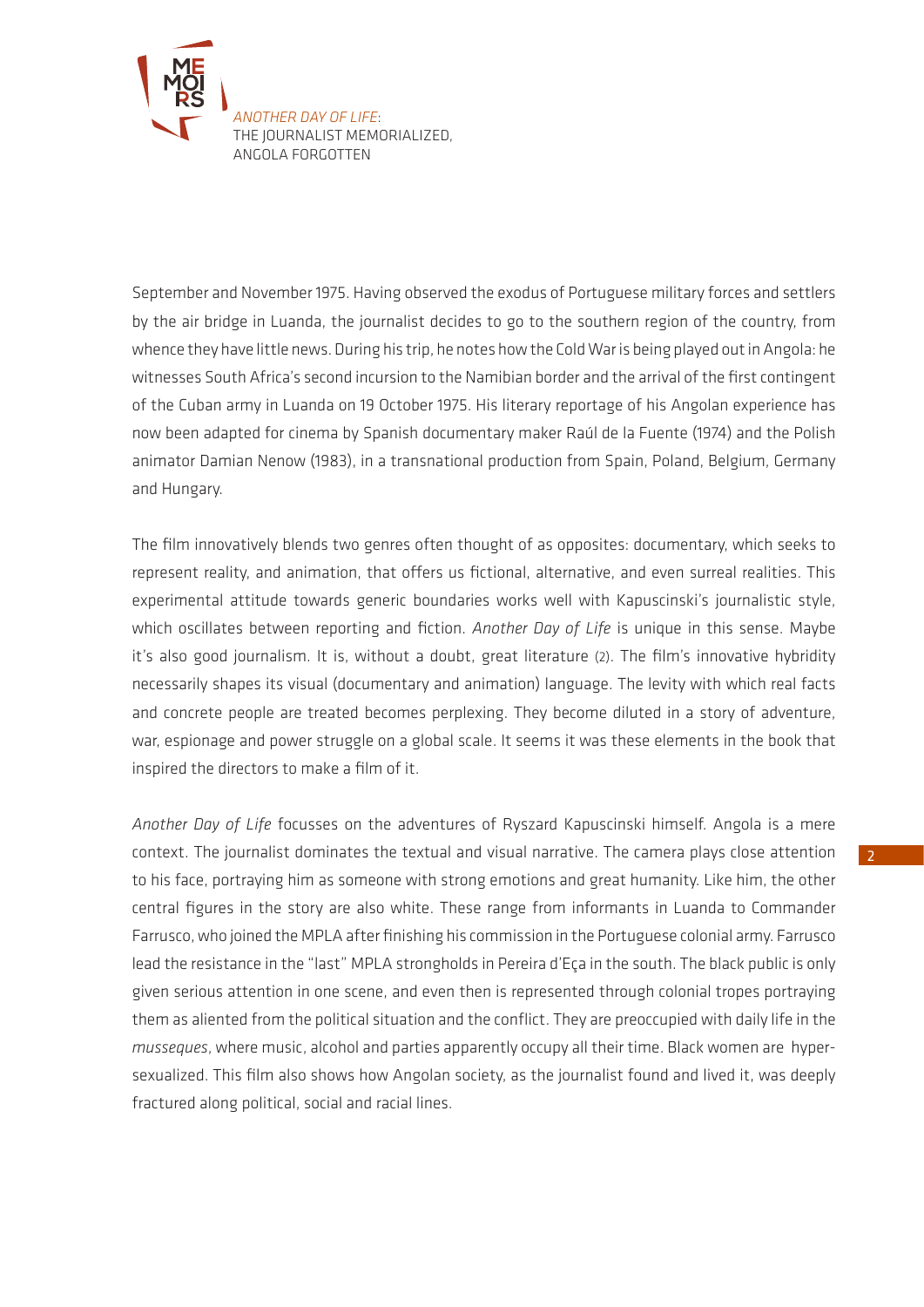

As a film that blends documentary and animation, Raúl de la Fuente has added excerpts from recent interviews with some of the film's characters as well as photographs of the period. Of these, I want to draw attention to the photographs we see of Carlota, the film's only female character. Carlota is a 20-year-old mixed race commander of a small group of soldiers in southern Angola. She is killed in combat with her entire with her entire unit. By forbidding Kapuscinski from accompanying them on that occasion, she saved his life. In the film, Carlota functions to remind the journalist of his 'duty of memory': "Do not let them forget us!" This appeal, contextualised by a photo Kapuscinski took of her, becomes the film's epigraph. The directors' use of photography achieves a strong connection with the audience because the '*imagetext*' (3) (that is, the narrative that emerges from the interrelationship between the photograph and its accompanying text) establishes a bridge between past and present. This appeal to a duty of memory does not exist in the original book, where the episode with Carlota is fleeting and narrated through a masculinist and sexualised gaze. As such this moment represents a creative intervention on the part of the directors that denotes their sense of contributing to a second generation memory. However, although this *'imagetext'* is artistically successful, it also reveals the ethical and documentary bankruptcy of the project. The film itself fails to realise the intentions its directors' apparently announce in attributing to Carlota the role of interpellator to a future memory. Because of Fuente and Nenow's aesthetic and narrative choices, the film only remembers the journalistturned-hero.

In *Another Day of Life*, a Hollywood-esque aesthetic constructs and celebrates the hero Kapuscinski. It will have the added value of bringing to the attention of new audiences the political chess game that was played in Angola at a regional and international scale. The action-film style might particularly appeal to younger audiences. By focusing the narrative so reductively on the figure of the 'hero journalist', however, the film does not respond to Carlota's appeal, and remains stuck in the dubious game of use (and abuse) of memory and forgetting (4), which so often underlies the production of memories about this historical period.